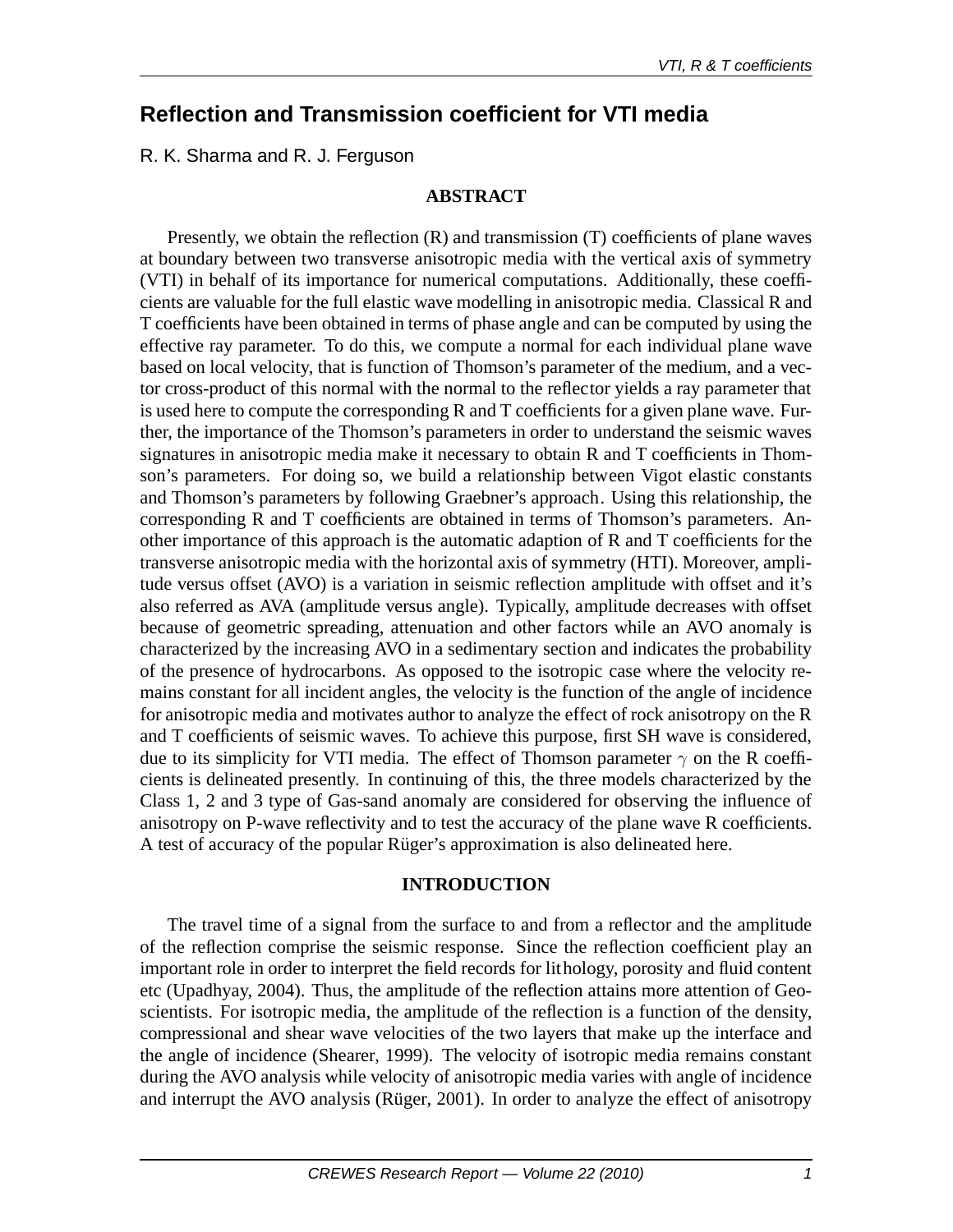on the R and T coefficients, VTI model is taken into account due to its simplicity among anisotropic media beyond the isotropic media. The thinly layered media with horizontal interfaces and horizontally stratified shale formations are characterized by the VTI model (Thomson, 2002). For VTI media the wave equation separates into a coupled pair of the equations for the P-SV waves and into a single equation for the pure SH-wave (Slawinski, 2003). Further, VTI media possess  $z$  axis as axis of symmetry so there is no loss of generality in considering propagation in any plane. First we discuss about the plane wave *R* and *T* coefficients of SH wave for VTI media. Then we consider the plane wave *R* and *T* coefficients of P- and SV-wave as an extension of preceding work.

## **R AND T COEFFICIENTS OF SH-WAVE FOR VTI MEDIA**

In past, R and T coefficients have been obtained in several domains according to their importance. Further, on consideration of anisotropy in seismic exploration, the R and T coefficients have been obtained in terms of the phase angle and material properties on the either side of the interface (Daley and Horn, 1977). Presently, we drive the R and T coefficients in the plane wave domain in behalf of the efficiency in terms of the computational time for Rayleigh Sommerfeld modelling(RSM) (Sharma and Ferguson, 2009). Along with this, some times R and T coefficients are required for use in reflectivity programs where integration over ray parameter is required (Rüger, 2001). For this case parametrization by the phase angle can be inconvenient. This inconvenience can be avoided by deriving the R and T coefficients in terms of the ray parameter. To do this, we compute the ray parameter using effective ray parameter approach (Sharma and Ferguson, 2009) and is used to compute corresponding R and T coefficients in the plane wave domain.

In general, the reflected and transmitted waves are generated by an incident wave when an interface is encountered. The amplitude of the reflected and transmitted waves depend on the R and T coefficients (Krebes, 2008). In order to obtain the R and T coefficients boundary conditions, the continuity of displacement and traction, are considered at the boundary. After applying the boundary conditions *R* and *T* coefficients for anisotropic media are obtained in terms of the effective ray parameter and the elastic constant and can be written as (Slawinski, 2003)

$$
R_{SH} = \frac{c_{44}^1 q_1 - c_{44}^2 q_2}{c_{44}^1 q_1 + c_{44}^2 q_2},\tag{1}
$$

and

$$
T_{SH} = \frac{2 c_{44}^1 q_1}{c_{44}^1 q_1 + c_{44}^2 q_2},\tag{2}
$$

where  $c_{44}^1$  and  $c_{44}^2$  are the elastic constants of the incident and the refracted media.  $c_{44}^1$ can be related to Thomson's parameter as (Thomson, 2002)

$$
c_{44}^1 = \rho_1 \, (\beta_{01})^2,\tag{3}
$$

and  $c_{44}^2$  is described as

$$
c_{44}^2 = \rho_2 \left(\beta_{02}\right)^2,\tag{4}
$$

where  $\rho$  and  $\beta$  are the density and the vertical shear wave velocity. In subscript the first digit indicates the shear wave propagation direction with respect to the vertical and the second digit indicates the medium. The incident and the refracted medium are characterized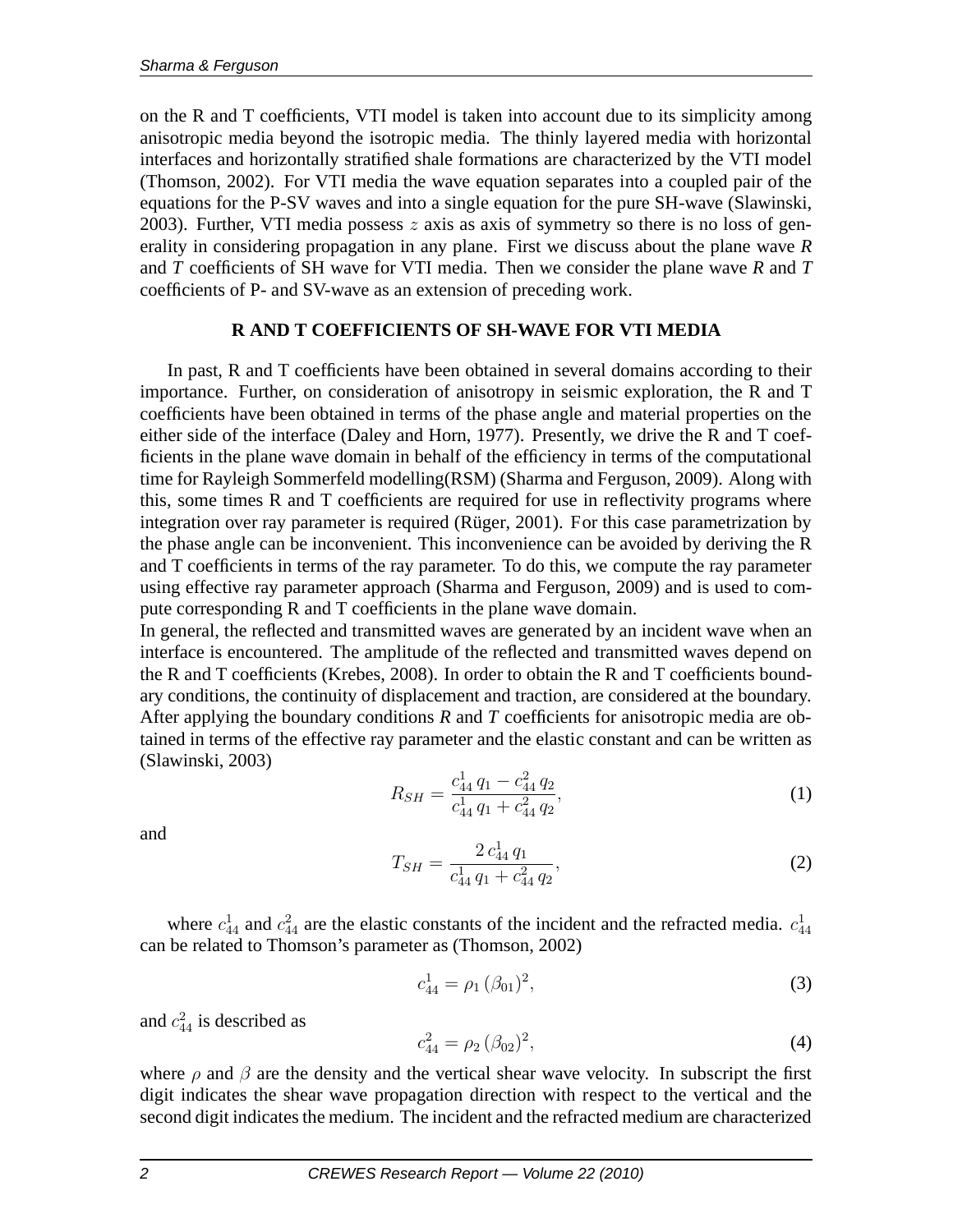by indices 1 and 2, respectively. Following the equations 3 and 4, the reflection and transmission coefficients can be described as

$$
R_{SH} = \frac{\rho_1 \beta_{01}^2 q_1 - \rho_2 \beta_{02}^2 q_2}{\rho_1 \beta_{01}^2 q_1 + \rho_2 \beta_{02}^2 q_2},
$$
\n(5)

and

$$
T_{SH} = 2 \frac{\rho_1 \beta_{01}^2 q_1}{\rho_1 \beta_{01}^2 q_1 + \rho_2 \beta_2^2 q_2},\tag{6}
$$

where  $q_1$  is the vertical slowness for SH wave in the incident medium and can be written as (Ferguson and Margrave, 2008)

$$
q_1 = \sqrt{\beta_{01}^{-2} - p_I^2 (2\gamma_1 + 1)},\tag{7}
$$

and the vertical slowness of the refracted medium  $q_2$  is described as

$$
q_2 = \sqrt{\beta_{02}^{-2} - p_I^2 (2\gamma_2 + 1)},
$$
\n(8)

where  $\gamma_1$  and  $\gamma_2$  are the Thomson's parameters of the incident and the refracted media.  $p_I$ is the effective ray parameter and can be computed as

$$
p_I = |\hat{\mathbf{p}} \times \hat{\mathbf{a}}| \sqrt{p_1^2 + p_2^2 + q^2},
$$
\n(9)

where  $p_1$ ,  $p_2$  and q are the horizontal components 1, 2 and the vertical component of the slowness vector, respectively and these are evaluated in the incident medium. The slowness vector  $\hat{p}$  characterizes the direction of the incident wavefield according to (Ferguson and Margrave, 2008),

$$
\hat{\mathbf{p}} = \frac{p_1 \,\hat{\mathbf{i}} + p_2 \,\hat{\mathbf{j}} + q \,\hat{\mathbf{k}}}{\sqrt{p_1^2 + p_2^2 + q^2}}.
$$
\n(10)

The unit normal vector  $\hat{a}$  associated with TTI symmetry plane is written as

$$
\hat{\mathbf{a}} = \sin \theta_a \cos \phi_a \hat{\mathbf{i}} + \sin \theta_a \sin \phi_a \hat{\mathbf{j}} + \cos \theta_a \hat{\mathbf{k}}.\tag{11}
$$

where  $\theta_a$  and  $\phi_a$  are the dip and azimuth of the normal to the interface respectively.

#### **REFLECTION AND TRANSMISSION COEFFICIENTS FOR P-SV WAVE**

Historically, the P-SV reflection and transmission coefficients of an isotropic media have been studied by numerous authors (Aki and Richards, 1980; Kennett, 2001). Further, Daley and Horn has extended this study for the anisotropic media (Daley and Horn, 1977). Using the zeroth order approximation to an asymptotic ray series they have published the displacement reflection and transmission coefficients of P-SV waves for VTI media in terms of the elastic coefficients and the phase angle (Daley and Horn, 1977). Accounting the importance of the plane wave reflection and transmission coefficients as delineated in the previous section, here we also derive plane wave P-SV reflection and transmission coefficients. Graebner (Graebner, 1992) has published the reflection and transmission coefficient in terms of the elastic coefficients and the horizontal and the vertical components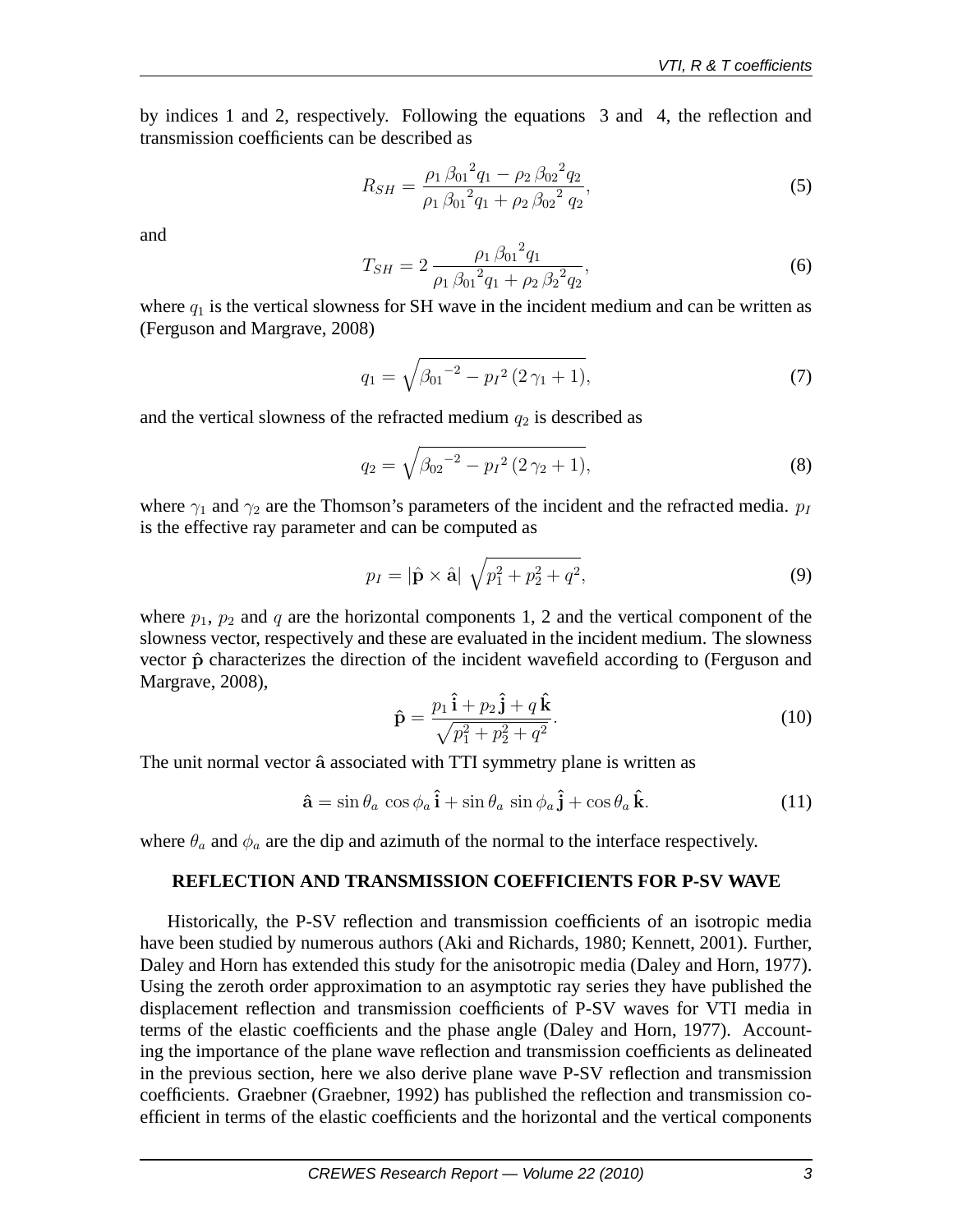of the slowness vector . Since Thomson's parameters for an anisotropic medium play an important role in order to reduces the non uniqueness of the inverse problem where it is needed to model the data in a given geologic environment (Grechka, 2009). Thus, we derive the reflection and transmission coefficients in terms of Thomson's parameters for seeking the effect of Thomson's parameters  $(\delta, \epsilon)$  on these coefficients. To do this, we develop a relationship between the elastic constants used by Graebner (Graebner, 1992) and Thomson's parameters (Thomsen, 1986). Further, by using the effective ray parameter we obtain 3D reflection and transmission coefficients for VTI media.

To obtain the reflection and transmission coefficients, the continuity of the displacement and the stress is required. Consider a P-wave impinges on the interface and it generate the reflected and refracted P- and SV-waves at the interface. Then, the stress-strain relationship  $(\tau = c\epsilon)$  can be expressed as (Graebner, 1992)

$$
\begin{bmatrix}\n\tau_{xx} \\
\tau_{yy} \\
\tau_{zz} \\
\tau_{yz} \\
\tau_{zx} \\
\tau_{xy}\n\end{bmatrix} = \begin{bmatrix}\nA & A-2N & F & 0 & 0 & 0 \\
A-2N & A & F & 0 & 0 & 0 \\
F & F & C & 0 & 0 & 0 \\
0 & 0 & 0 & L & 0 & 0 \\
0 & 0 & 0 & 0 & L & 0 \\
0 & 0 & 0 & 0 & 0 & N\n\end{bmatrix} \begin{bmatrix}\n\epsilon_{xx} \\
\epsilon_{yy} \\
\epsilon_{zz} \\
2\epsilon_{yz} \\
2\epsilon_{zx} \\
2\epsilon_{xy}\n\end{bmatrix},
$$
\n(12)

where  $\epsilon_{ij} = \frac{1}{2}$  $\frac{1}{2}(\partial u_i/\partial x_j + \partial u_j/\partial x_i)$ , and  $i, j=x, y, z$  or 1,2,3. The  $\tau_{ij}$  are the stresses, the  $\epsilon_{ij}$ are the strains, the  $u_i$  are the components of particle displacement and the  $A, C, F, L$  and  $N$  are the elastic constants. Now, the substitution of the plane wave particle displacement equation into the wave equation yields the eigenvalues (phase velocities) of the P and SVwaves. Once the eigenvalues are known, the corresponding eigenvectors can be obtained as a function of the elastic coefficients and the horizontal and the vertical slownesses. On being acquainted with the eigenvalues and the eigenvectors of the P- and SV-waves, the reflection and the transmission coefficients are obtained after implementation of the boundary conditions at the interface and can be expressed in the matrix form as Sx=b. For this case the matrix S is given by

$$
\mathbf{S} = \begin{bmatrix} l_{\alpha_1} & m_{\beta_1} & -l_{\alpha_2} & -m_{\beta_2} \\ m_{\alpha_1} & -l_{\beta_1} & m_{\alpha_2} & -l_{\beta_2} \\ a_1 & b_1 & a_2 & b_2 \\ c_1 & d_1 & -c_2 & -d_2 \end{bmatrix},
$$
(13)

where  $a_i = L_i(q_{\alpha_i}l_{\alpha_i}+p_Im_{\alpha_i})$ ,  $b_i = L_i(q_{\beta_i}m_{\beta_i}-p_Il_{\beta_i})$ ,  $c_i = p_Il_{\alpha_i}F_i+q_{\alpha_i}m_{\alpha_i}C_i$ , and  $d_i = p_Im_{\beta_i}F_i$  $q_{\beta_i} l_{\beta_i} C_i$ , and  $i=1$  corresponds to the upper medium and  $i=2$  indicates the lower medium. The  $l_{\alpha}$ ,  $m_{\alpha}$  are the eigenvectors of the P-wave and the  $l_{\beta}$ ,  $m_{\beta}$  are the eigenvectors of the SV wave and can be expressed as

$$
l_k = \sqrt{\frac{(C'q_k^2 + L'p_I^2 - 1)}{(A'p_I^2 + L'q_k^2 - 1) + (C'q_k^2 + L'p_I^2 - 1)}},\tag{14}
$$

and

$$
m_k = \sqrt{\frac{(A'p_I^2 + L'q_k^2 - 1)}{(A'p_I^2 + L'q_k^2 - 1) + (C'q_k^2 + L'p_I^2 - 1)}},\tag{15}
$$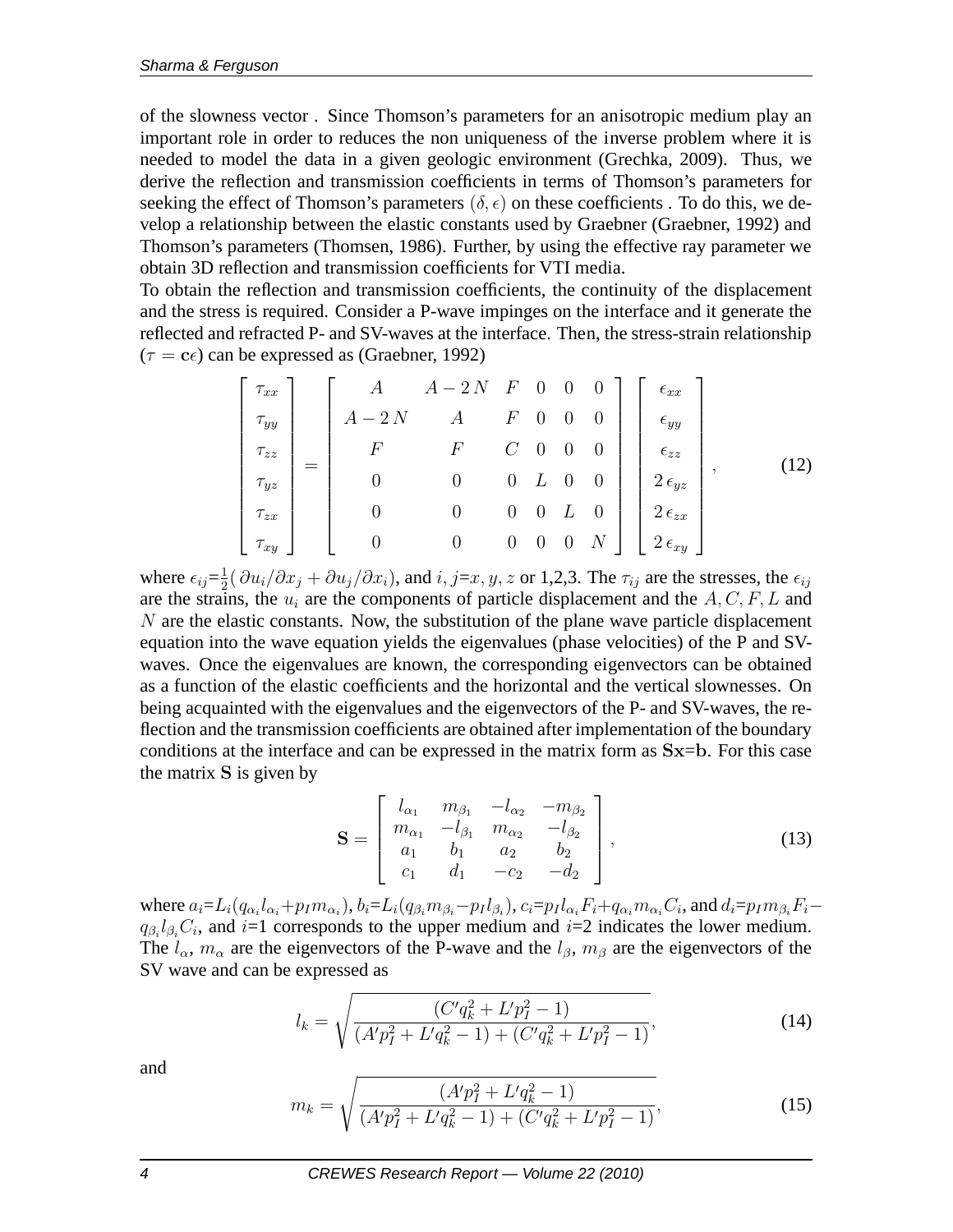where  $k=1$  characterize the P-wave and the SV is characterized by the  $k=2$  and  $A'=A/\rho$ ,  $L'=L/\rho$ ,  $C'=C/\rho$ . Now the vectors, x and b, are given by

$$
\mathbf{x} = \begin{bmatrix} r_{pp} \\ r_{ps} \\ t_{pp} \\ t_{ps} \end{bmatrix},
$$
 (16)

and

$$
\mathbf{b} = \begin{bmatrix} -l_{\alpha_1} \\ m_{\alpha_1} \\ L_1 (q_1 l_{\alpha_1} + p_I m_{\alpha_1}) \\ -p_I l_{\alpha_1} F_1 - q_{\alpha_1} m_{\alpha_1} C_1 \end{bmatrix} .
$$
 (17)

In above equations the  $p_I$  is the effective ray parameter and computed with equation9. The  $q_\alpha$  and the  $q_\beta$  are the vertical slowness of the P- and SV-waves, respectively and can be expressed as (Ferguson and Margrave, 2008)

$$
q_{\alpha} = 1/2 \sqrt{2 \beta_0^{-2} + 2 \alpha_0^{-2} - 4 \, Sp_I^2 - 4 \, R},\tag{18}
$$

and

$$
q_{\beta} = 1/2\sqrt{2\beta_0^{-2} + 2\alpha_0^{-2} - 4\,Sp_I^2 + 4\,R},\tag{19}
$$

where

$$
S = \left(1/2\frac{\alpha_0^2}{\beta_0^2} + 1/2\right)\epsilon + 1 - 1/2\frac{\delta\,\alpha_0^2}{\beta_0^2},\tag{20}
$$

and

$$
R = 1/2\sqrt{4\,p_I^4\,(S^2 - 2\,\epsilon - 1) + 4\,\frac{p_I^2\,(2\,\epsilon - S + 1)}{\beta_0^2} + 4\,\frac{p_I^2\,(1 - S)}{\alpha_0^2} + \beta_0^{-4} + \alpha_0^{-4} + 2\,\frac{1}{\alpha_0^2\beta_0^2}}.\tag{21}
$$

However, the elastic coefficient matrix for VTI media can be expressed as (Tsvankin, 2001)

$$
c_{VTI} = \begin{bmatrix} c_{11} & c_{11} - 2 c_{66} & c_{13} & 0 & 0 & 0 \\ c_{11} - 2 c_{66} & c_{11} & c_{13} & 0 & 0 & 0 \\ c_{13} & c_{13} & c_{33} & 0 & 0 & 0 \\ 0 & 0 & 0 & c_{44} & 0 & 0 \\ 0 & 0 & 0 & 0 & c_{44} & 0 \\ 0 & 0 & 0 & 0 & 0 & c_{66} \end{bmatrix} .
$$
 (22)

The comparison of elastic stiffness matrix from equation 12 with the above equation yields the relationship

$$
c_{11} = A, c_{44} = L, c_{33} = C, c_{55} = L,
$$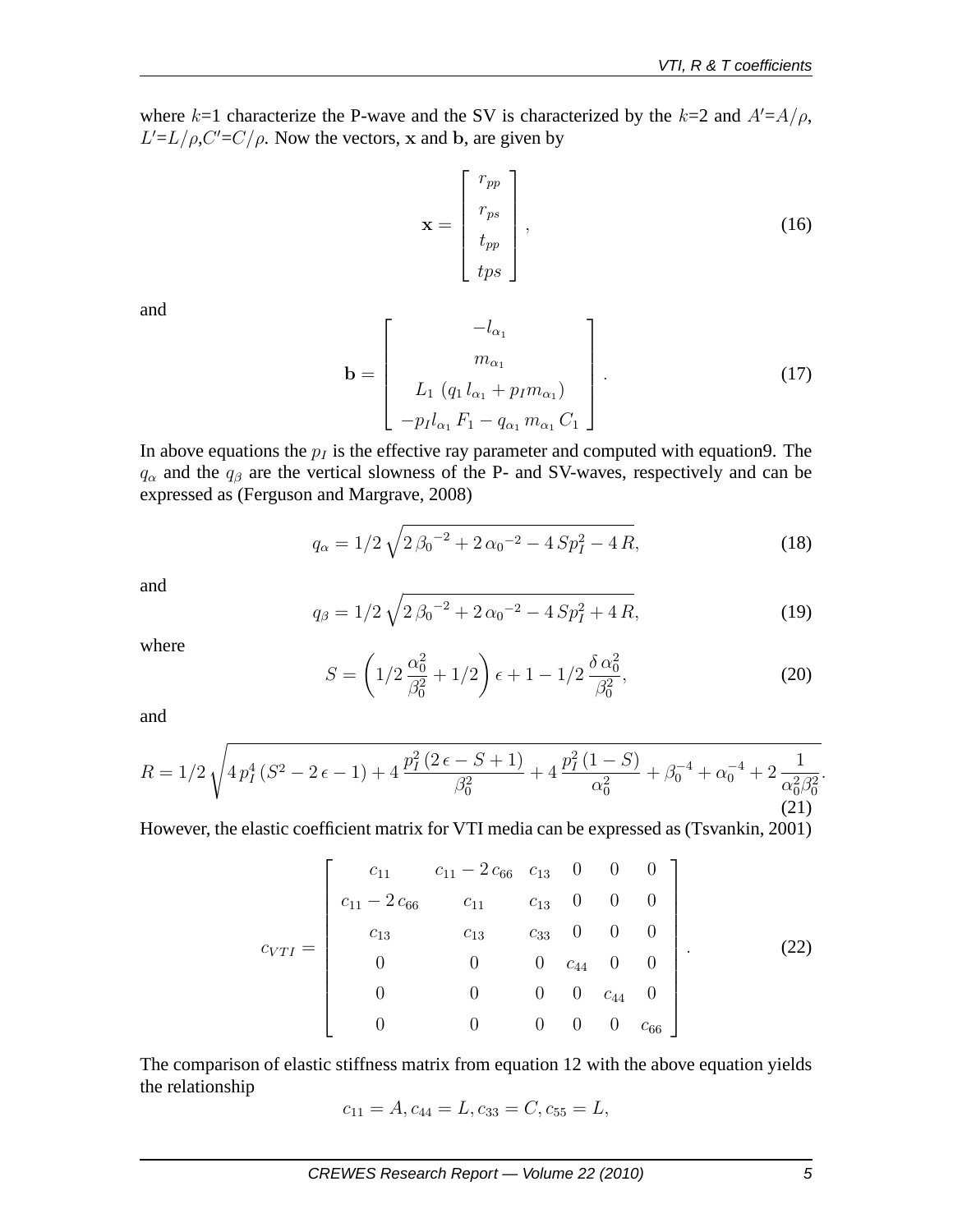and

$$
c_{12} = c_{11} - 2c_{66}.\tag{23}
$$

Moreover, Thomson's parameters are defined as follow: The vertical P wave velocity is characterized by

$$
\alpha_0 = \sqrt{\frac{c_{33}}{\rho}},\tag{24}
$$

and S wave velocity along the vertical axis of symmetry can be defined by

$$
\beta_0 = \sqrt{\frac{c_{44}}{\rho}},\tag{25}
$$

and anisotropy can be characterized by the dimensionless coefficients

$$
\epsilon = 1/2 \frac{c_{11} - c_{33}}{c_{33}},\tag{26}
$$

$$
\gamma = 1/2 \frac{c_{66} - c_{44}}{c_{44}},\tag{27}
$$

and

$$
\delta = 1/2 \frac{(c_{13} + c_{44})^2 - (c_{33} - c_{44})^2}{c_{33} (c_{33} - c_{44})}.
$$
\n(28)

By considering the equations (23 to 28), it can be demonstrated that

$$
A = \rho \alpha_0^2 (1 + 2\epsilon), C = \rho \alpha_0^2, L = \rho \beta_0^2, N = \rho \beta_0^2,
$$

and

$$
F = \rho \sqrt{(\alpha_0^2 - \beta_0^2) ((2 \delta + 1) \alpha_0^2 - \beta_0^2)} - \rho \beta_0^2.
$$
 (29)

Once this relationship is build and is used in above equations, the corresponding R and T coefficients are obtained in Thomson's parameters.

#### **EXAMPLE**

Now following the equations from 1 to 11 as discussed above, we obtain the reflection and transmission coefficients of SH-wave in the plane wave domain for interfaces between two VTI media. To authenticate the proposed approach we obtain the reflection and transmission coefficients for a isotropic medium by employing a constraint on the  $\gamma$  ( $\gamma = 0$ ) in equations 5 and 6 since  $\gamma=0$  corresponds to the isotropic medium. Figure 1 shows the real and imaginary part of the 3D reflection and transmission coefficients obtained as applying a constraint  $\gamma=0$  on anisotropic algorithm. Figure 2 shows the 3D reflection and transmission coefficients by following the isotropic algorithm as discussed by author in the last year's CREWES report and it is the facsimile of the Figure 1. Further, the corroboration is attained by consider the in-line slices and the cross-line slices of the reflection and transmission coefficients and are shown in Figure 3a, b, c and d. The obtained results by following the anisotropic and isotropic algorithms are denoted by the red and the green colours, respectively, and the overlapping of these results ensure the efficacy of the proposed approach of obtaining R and T coefficients in the plane wave domain.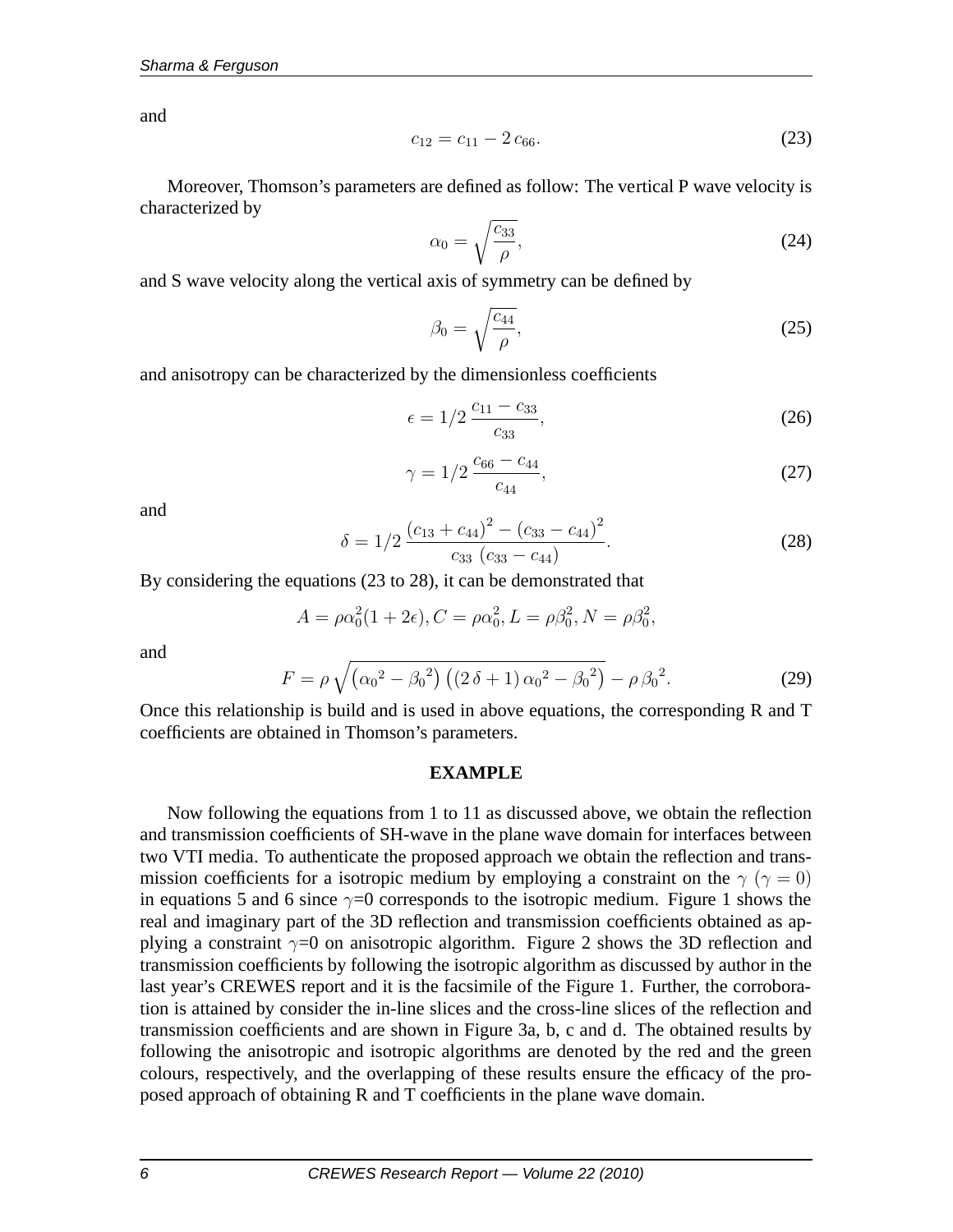

FIG. 1: a) Real part of reflection coefficient. b) Imaginary part of reflection coefficient. c) Real part of transmission coefficient. d) Imaginary part of transmission coefficient, obtained from the anisotropic algorithm by applying constraint ( $\gamma = 0$ ) on it.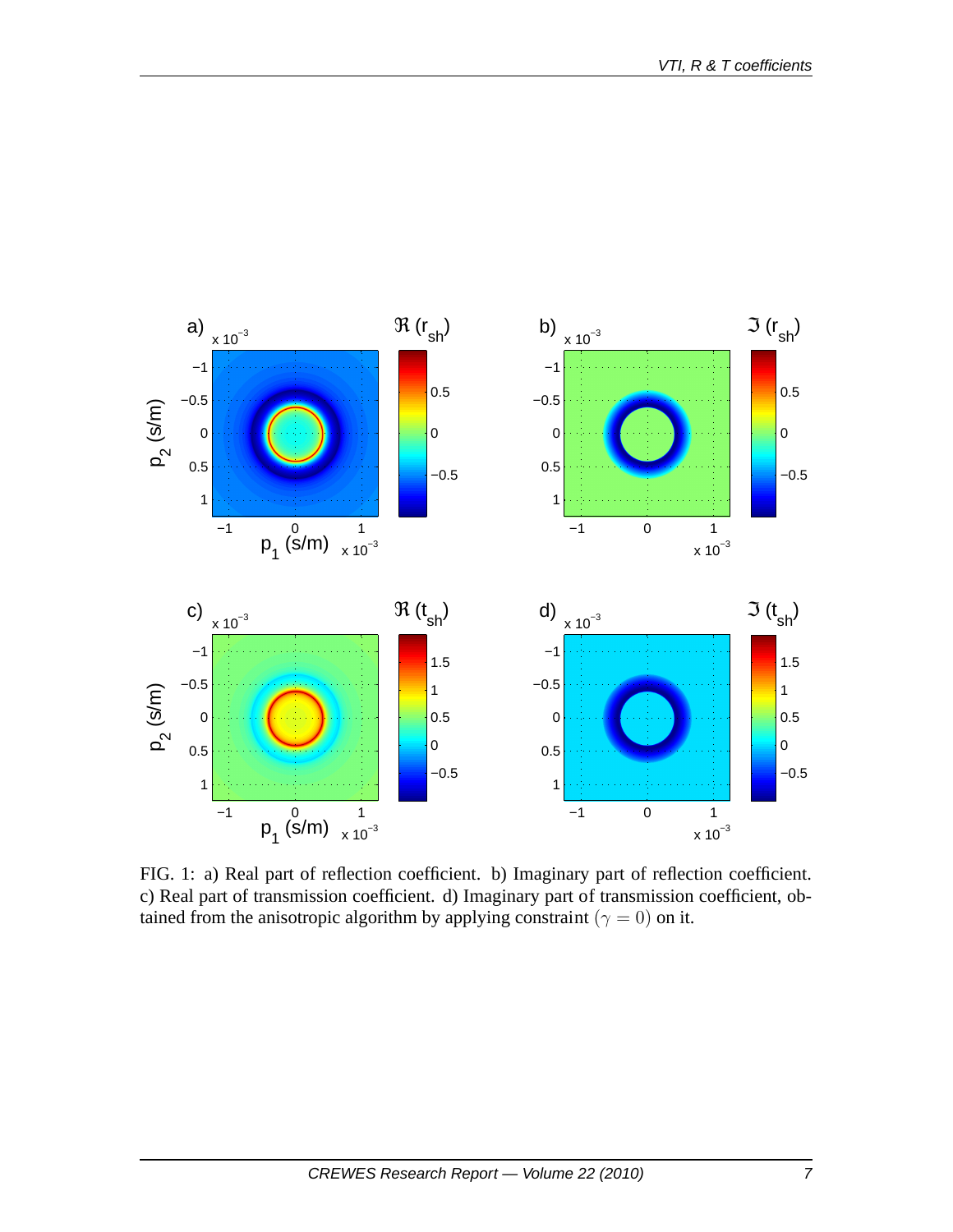

FIG. 2: a) Real part of reflection coefficient. b) Imaginary part of reflection coefficient. c) Real part of transmission coefficient. d) Imaginary part of transmission coefficient, obtained from the isotropic algorithm.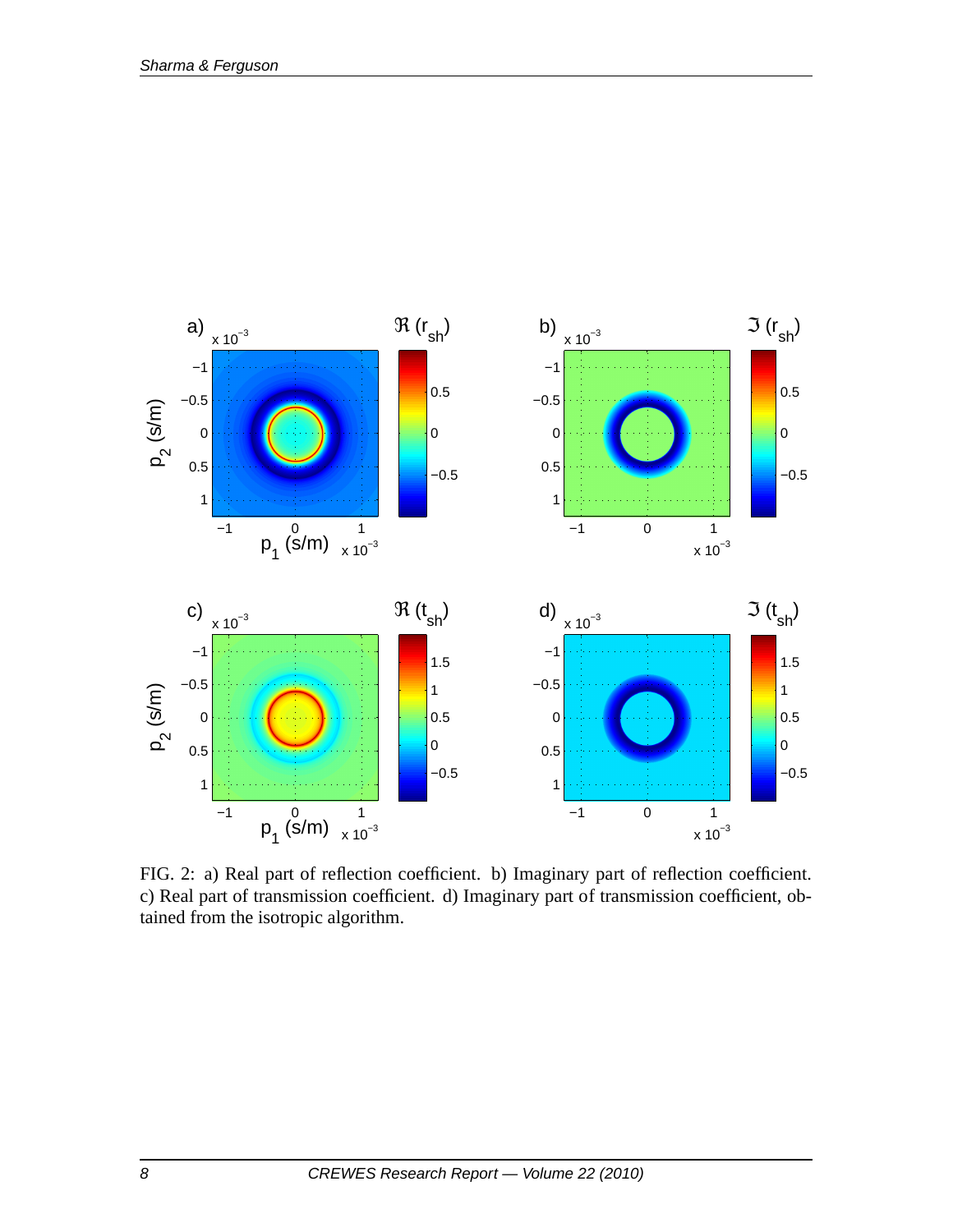

FIG. 3: (a) The in-line (b) The cross-line slices of the SH-wave *R* coefficients. (c) The in-line (d) The cross-line slices of the SH-wave *T* coefficients. The red line denotes the coefficients obtained by degenerated anisotropic algorithm and the green line shows the isotropic coefficients. The overlapping of these curve endorse the efficacy of the anisotropic algorithm for isotropic media.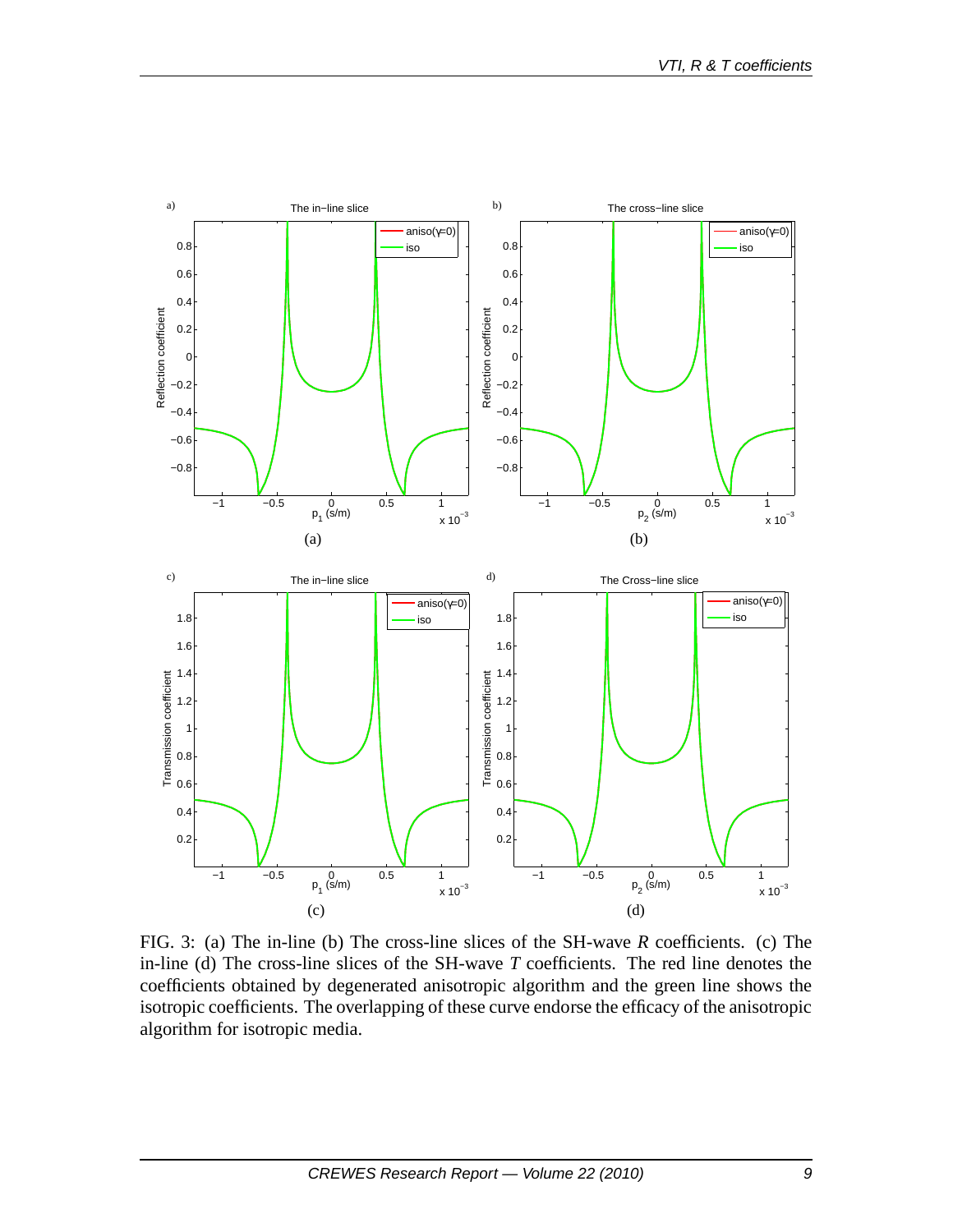As it is known that AVO analysis consider the amplitude variation for the precritical propagation (Rüger, 2001), we consider this condition in order to analyze the influence of Thomson's parameter on the AVO analysis. To do this, the upper medium is characterized by the invariant vertical velocity and the variable  $\gamma$  and the lower medium possesses the covariant Thomson's parameters. Now two cases for the lower medium : (1) when the vertical velocity of the lower medium exceeds the vertical velocity of the upper medium. (2) The reverse to the first case, are considered. Then, four sub-cases (i) $\gamma_1 = \gamma_2 = 0$  (ii) $\gamma_1 \neq 0$ and  $\gamma_2=0$  (iii) $\gamma_2 > \gamma_1$  (iv) $\gamma_2 < \gamma_1$  have been taken into account. Figure 4 shows the reflection coefficient curves as a function of the horizontal slowness for the first case with four sub-cases. It is seen that at zero slowness the reflected wave has negative amplitude as expected since the velocity of the lower medium is greater than the velocity of the upper medium. Then iso/iso curve follows the expected behaviour. While, the change between the reflection coefficient values, as well as the change of the slope of the reflection coefficient, is significant among the individual sub-cases for the first case. Only for zero slowness (normal incidence) do the curves coincide. The slope of the reflection coefficients for aniso/iso and aniso $\gamma_1$ /aniso $(\gamma_2 < \gamma_1)$  sub-cases is less than the slope of the iso/iso. As  $\gamma >$ 0 corresponds to the velocity increment with slowness, for aniso/iso situation the velocity of the upper medium increases with slowness while lower medium's velocity remains constant hence the numerator of the equation 5 attains the less value and denominator get more value than the values obtained for iso/iso situation. The both factors, together, allow us to except the obtained pattern of the reflection coefficient curve. Further, for aniso $\gamma_1$ /aniso $(\gamma_2 < \gamma_1)$ scenario, the obtained reflection coefficient curve lies in between the previous two situation. The obtained reflection coefficient curve for the fourth sub-case shows the more deviation from the obtained curve of the isotropic-isotropic situation as the velocity of the lower medium increases more rapidly than upper medium in this case.





Figure 5 shows the reflection coefficient curves as a function of the horizontal slowness for the second case with four sub-cases. Again the change between the reflection coeffi-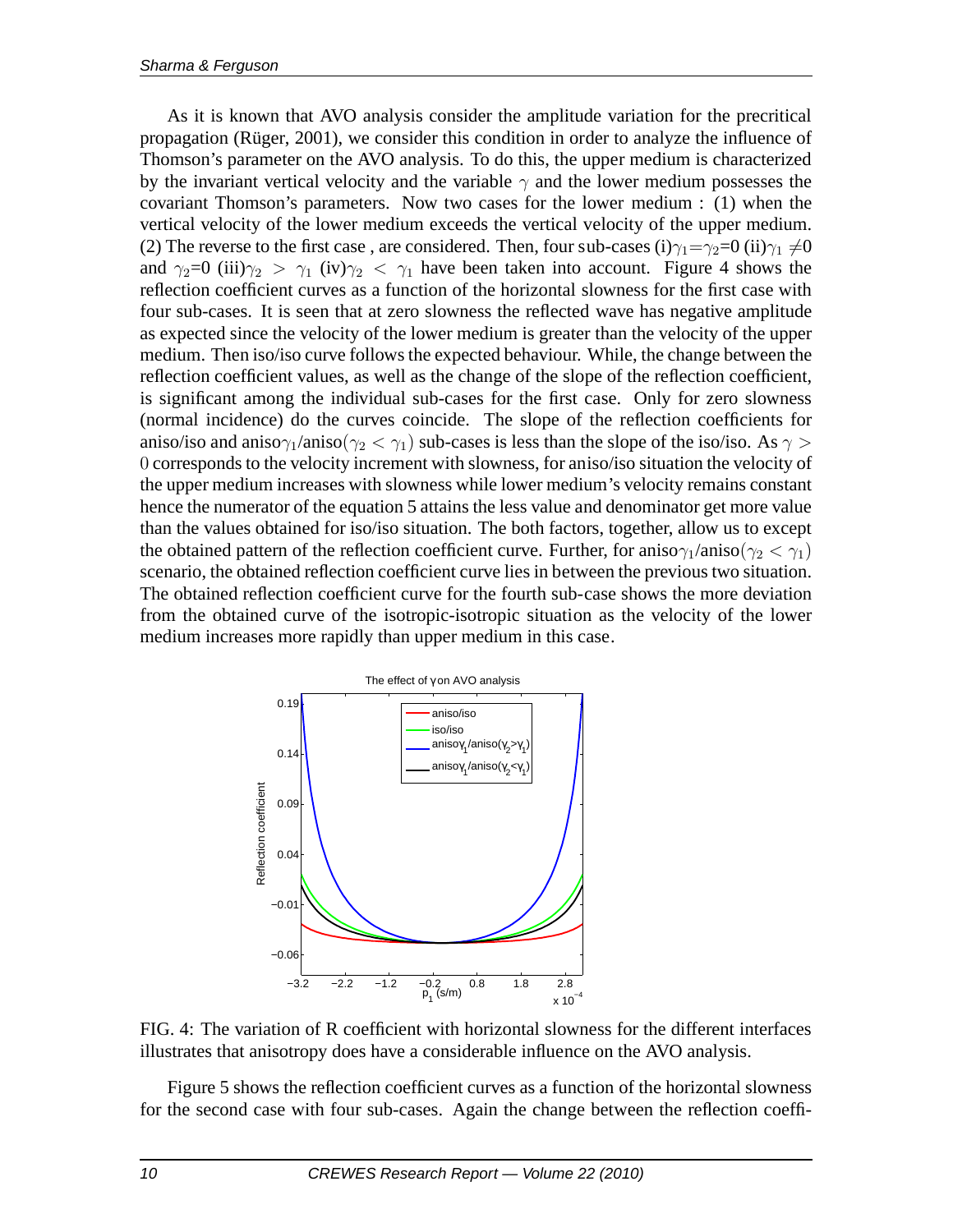

FIG. 5: The influence of the Thomson's parameter  $\gamma$  on the AVO analysis as shown in Figure 4 for different model.

cient values, as well as the change of the slope of the reflection coefficient, is significant among the individual sub-cases. However, as indicated in the above examples, ignoring the presence of anisotropy in VTI media has the potential of severely distorting the AVO analysis.

Now following the theory delineated above in the reflection and transmission coefficient for P-SV section, we implement an algorithm based on equations from 13 to 29 in order to compute the reflection and transmission coefficients for VTI media. Prior to anisotropy consideration, we compute the reflection coefficients of the seismic waves for isotropic media by using anisotropic algorithm with applying constraint ( $\delta, \epsilon = 0$ ) on it. Moreover, reflection coefficients are obtained using isotropic algorithm too based on the Zoeppritz equations in order to substantiate to anisotropic algorithm (Shearer, 1999). However a complete set of the reflection and transmission coefficients are required for accomplishing the 3D modelling but only the reflection coefficients of P-P and SV-SV are considered presently in behalf of the complexity of the reflection and transmission curves for this case. Figure 6a, b show the real and the imaginary part of the reflection coefficients of the reflected P and SV waves when incident P- and SV-waves are considered, respectively, and are obtained by the implementation of degenerated anisotropic and isotropic algorithms. The overlapping of these curves show the feasibility of the anisotropic algorithm for isotropic medium. To obtain these figures, the interface has been considered of the two isotropic medium which follow the condition  $\alpha_1 < \alpha_2$ ,  $\beta_1 < \beta_2$  and  $(\beta_1, \beta_2) < (\alpha_1, \alpha_2)$  where  $\alpha_i$  and  $\beta_i$  are the Pand SV-waves respectively.  $i = 1$  corresponds to the upper medium and the lower medium is characterized by  $i = 2$ . For this condition, it is known that when P-wave encounters at the interface four cases, namely, pre-critical, critical1, critical2, post-critical arise in this situation and can be defined on the basis of the maximum slowness possessed by the body waves in the lower medium. However, reflection and transmission coefficients of P and SV waves remain real in pre-critical situation while become complex beyond the pre-critical,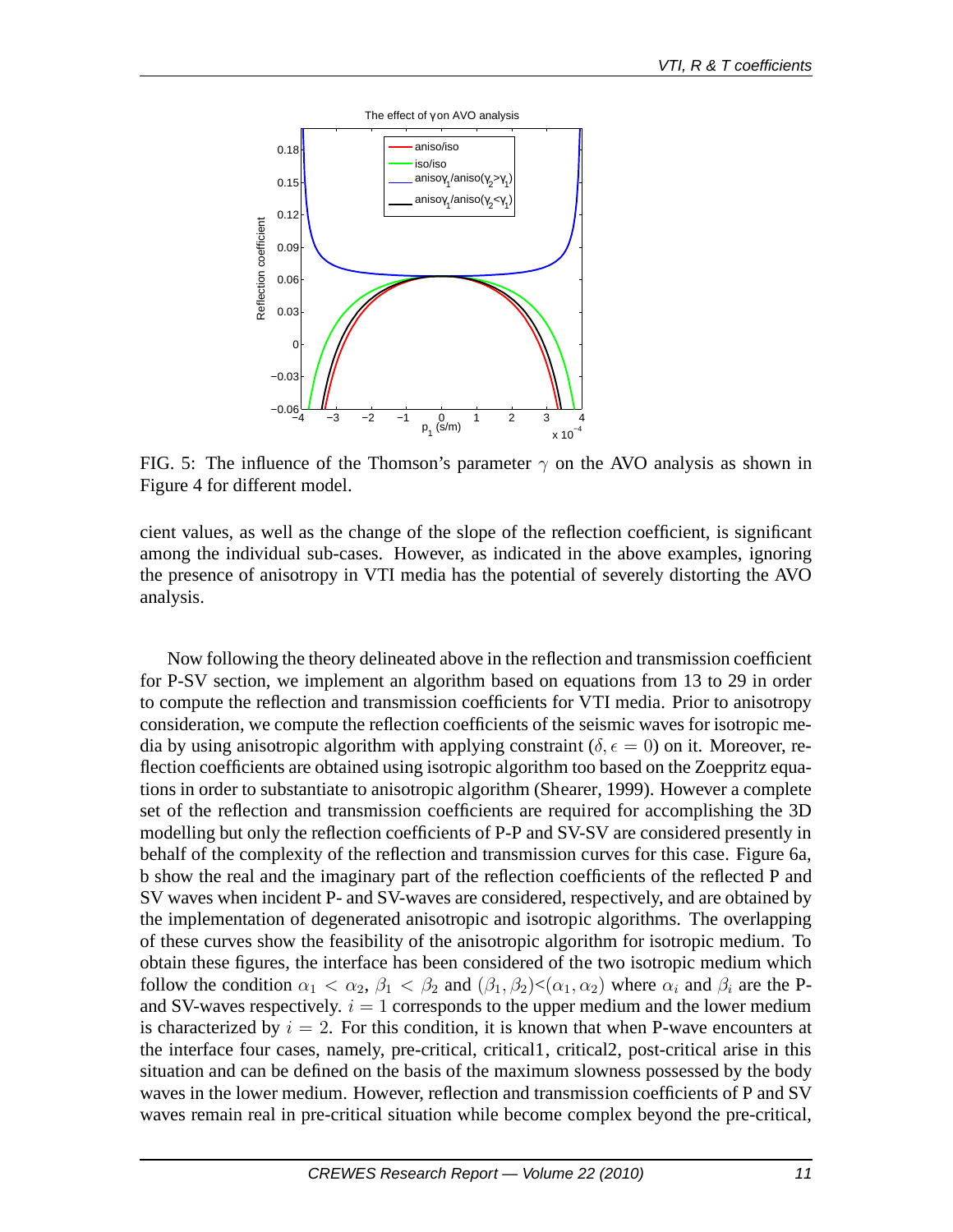

FIG. 6: (a) The real and imaginary part of the R coefficients for (a) P-P (b) S-S cases. The green line denotes the coefficients obtained by degenerated anisotropic algorithm and the red line shows the isotropic coefficients. The dotted black and magenta lines indicates the imaginary part of the R coefficients obtained by the degenerated anisotropic algorithm and isotropic algorithms, respectively. The overlapping of these curve endorse the efficacy of the anisotropic algorithm for isotropic media.

we will consider only pre-critical scenario for further study. As it is known that the better quality and low cost in acquisition and processing of the compressional wave data than the shear wave data make the exploration community to be sophisticated in the acquisition and processing of the P-wave data. In following section, we will consider only P-P reflectivity for seeking the effect of anisotropy on it.

In order to test the accuracy of the plane wave domain reflection coefficient the three models characterized by the class 1, 2 and 3 type of Gas-sand anomaly, respectively are considered. The model parameters used presently are taken from Rüger (Rüger, 2001) and has been published before also by Kim. Further, in order to test the accuracy of the popular approximation given by Rüger is also considered here. Figure 7 shows the P-wave reflectivity with horizontal slowness for a isotropic media. It is indicated from this figure that curves obtained by the exact algorithms of the isotropic media and VTI media are analogous to each other while approximation of Rüger provides a close match to the exact solutions near to the zero horizontal slowness and deviates from the exact solution as slowness increases. The overlapping of the plane wave reflection coefficients obtained by the exact isotropic and degenerated anisotropic algorithms establish the accuracy of the approach followed by the author. Further, the overlay of obtained exact reflection coefficient with the reflection coefficient obtained by applying Rüger's approximation near to the horizontal slowness can be treated as supportive result in favour of the the accuracy of the exact plane wave reflection coefficient given by equations13, 14, 15, 16 and 17. To illustrate the effect of the anisotropy on the P-P reflectivity and the accuracy of the Rüger's approximation's, we show the P-wave reflection coefficients for the same three models as used previously but now the VTI symmetry has been introduced into overburden shale by considering the anisotropic parameters ( $\epsilon = 0.133$ ,  $\delta = 0.12$ ). Figure 8 illustrate the effect of the anisotropy on the P-P reflection coefficient and accuracy of Rüger's approximation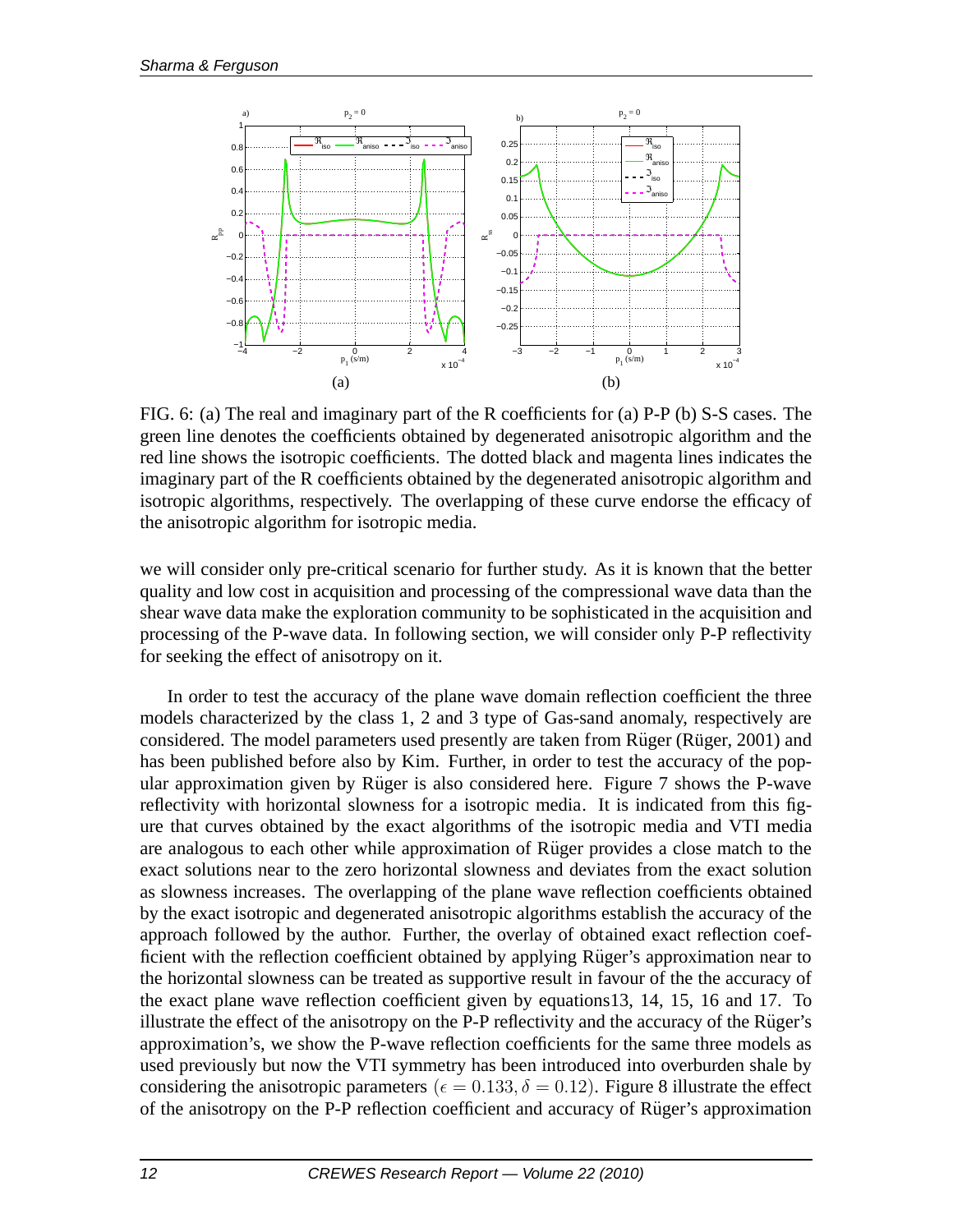

FIG. 7: P-wave reflection coefficients computed for three shale/gas-sand interfaces. The solid red lines indicate the exact solutions and the dashed green and black lines show the solutions computed by exact VTI and Rüger's approximated algorithms for isotropic medium, respectively.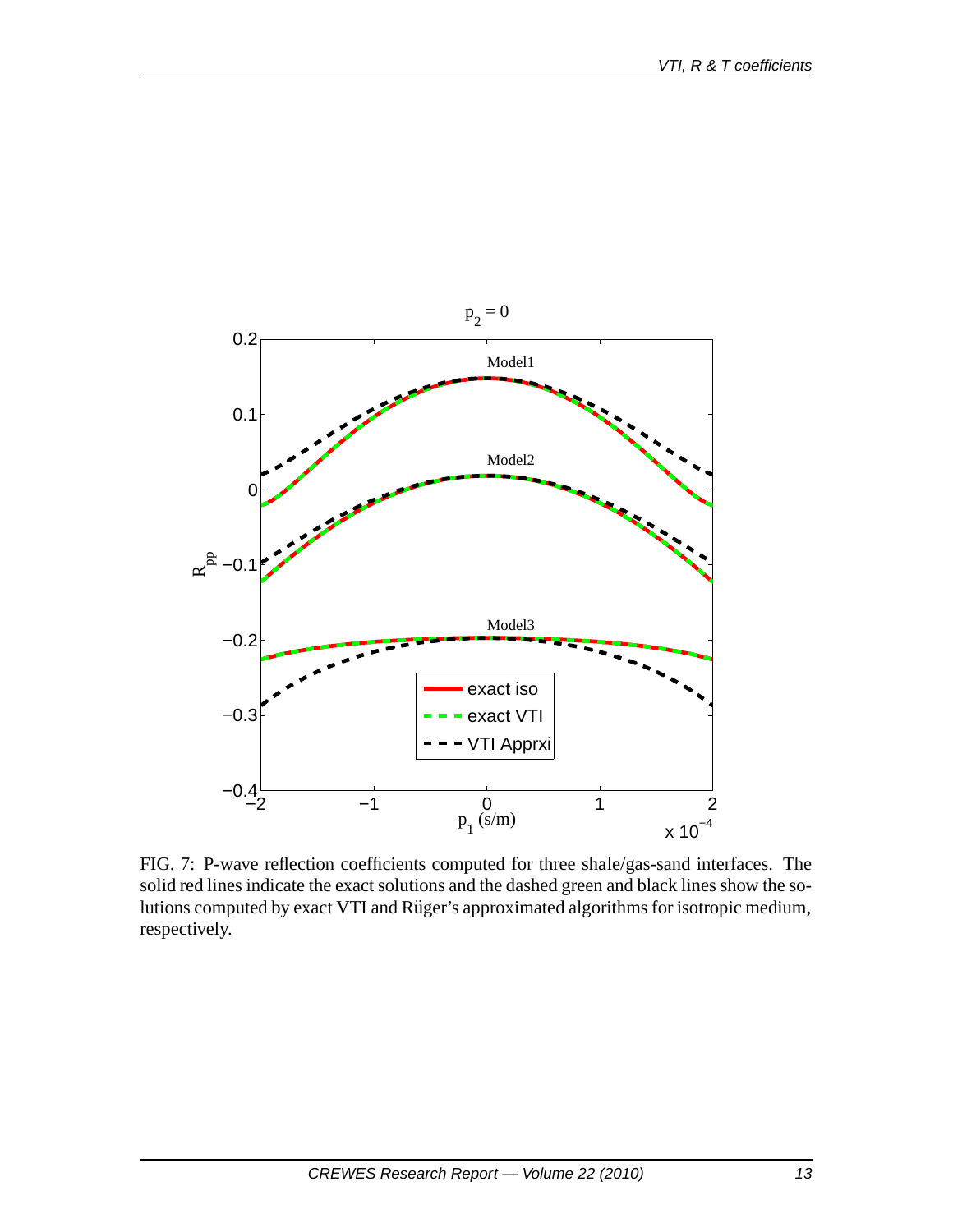

FIG. 8: The reflection coefficients curves of the P-wave for the three models shown in appendix. The thick red line denotes the exact isotropic reflection coefficient, the dashed green and black lines show the exact and approximated reflection coefficients after introducing vertical transverse isotropy into the shale overburden with anisotropic parameters  $(\delta = 0.12, \epsilon = 0.133)$ .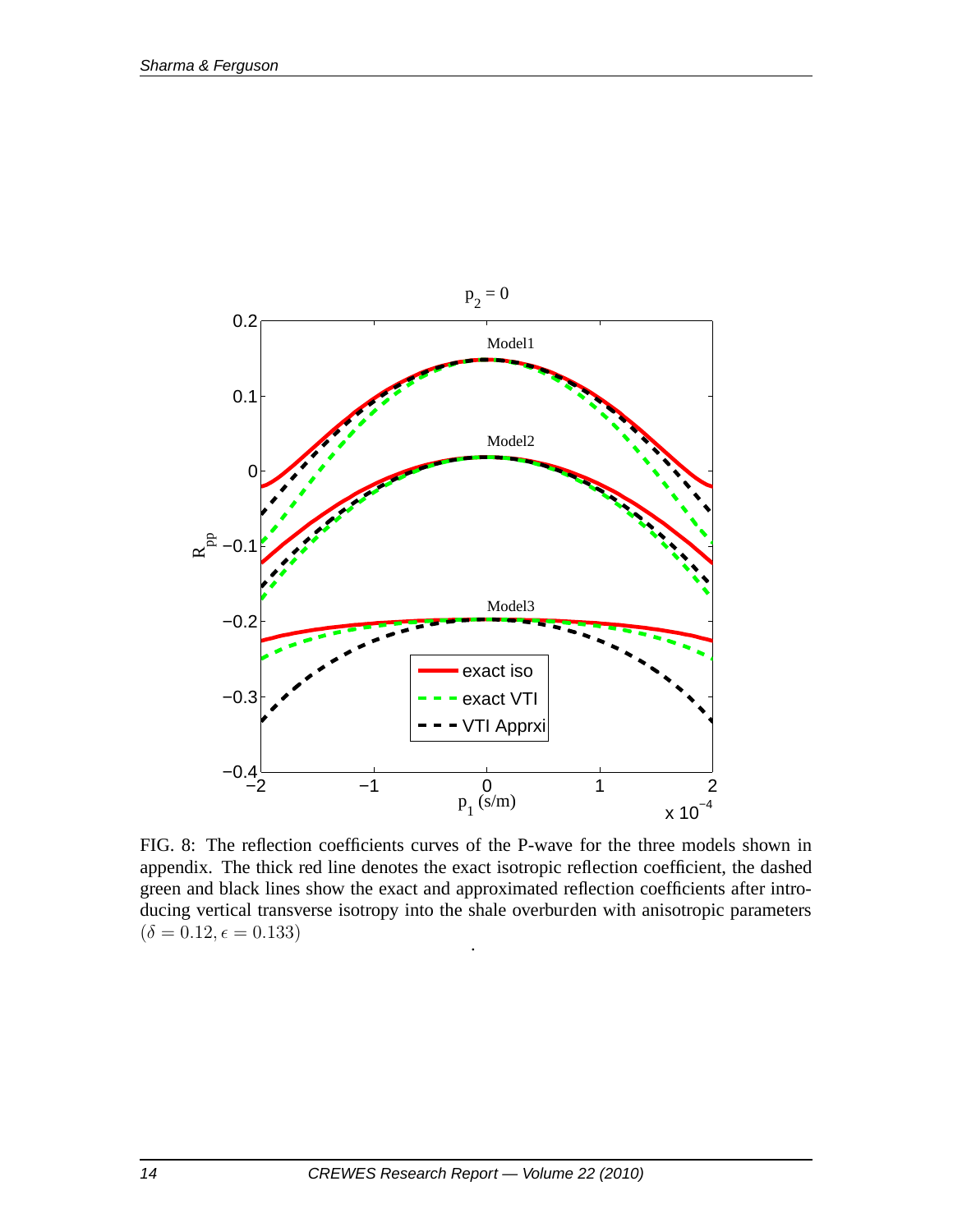

FIG. 9: In order to seek the influence of the  $\epsilon$  on the reflection coefficients, the same reflection coefficient curves of the P-wave as the ones shown in Figure 8 but for a zero  $\epsilon$  in the shale layer ( $\delta = 0.12, \epsilon = 0$ ) .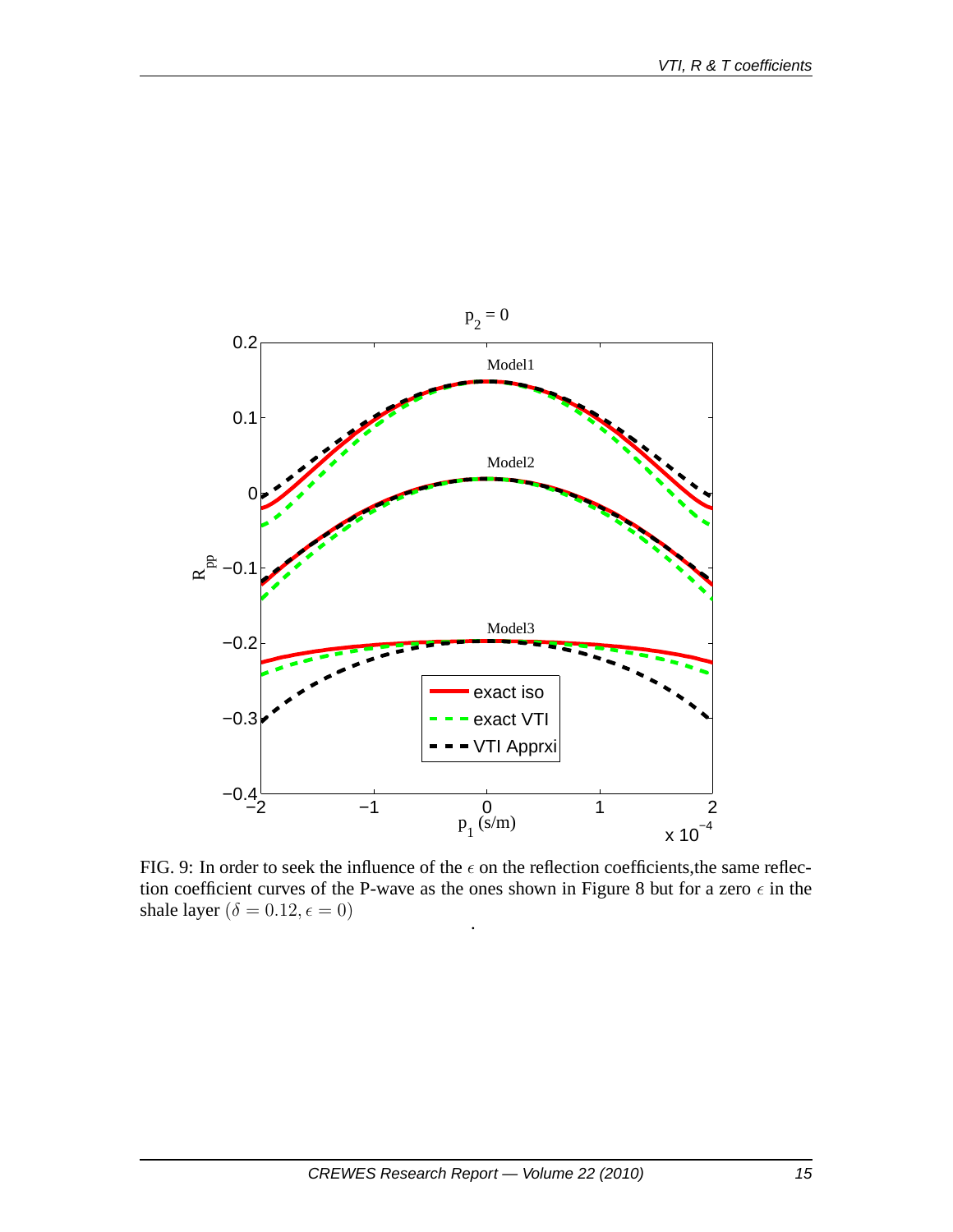

FIG. 10: The same P-wave reflection coefficient curves as shown previously in Figures 8 and 9 but for a VTI medium characterized by anisotropic parameters  $(\delta = 0.12, \epsilon = 0.233)$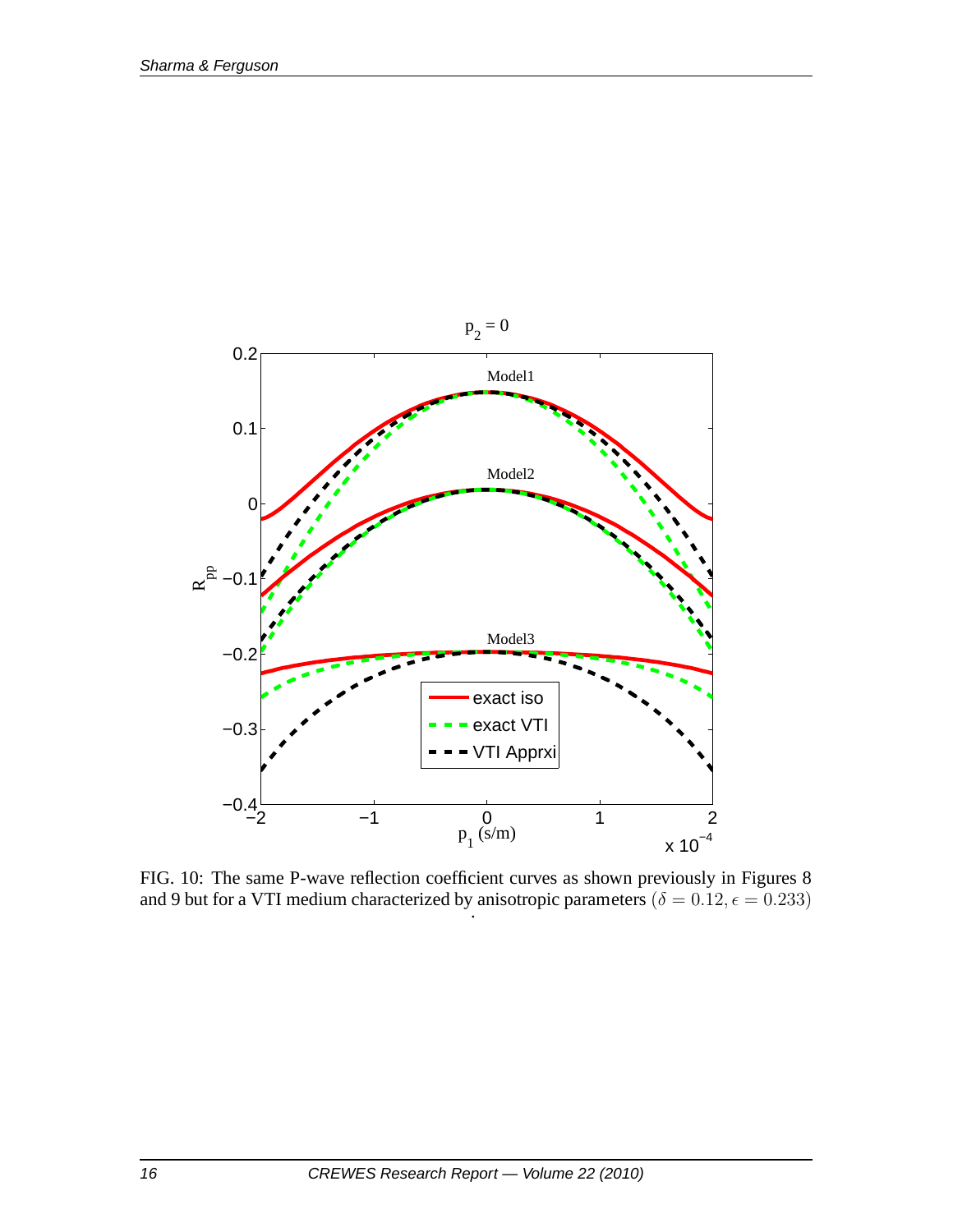

FIG. 11: P-wave reflection coefficient curves for the same three models but for a positive value of  $\delta$  in the shale layer ( $\delta = 0.24, \epsilon = 0.133$ )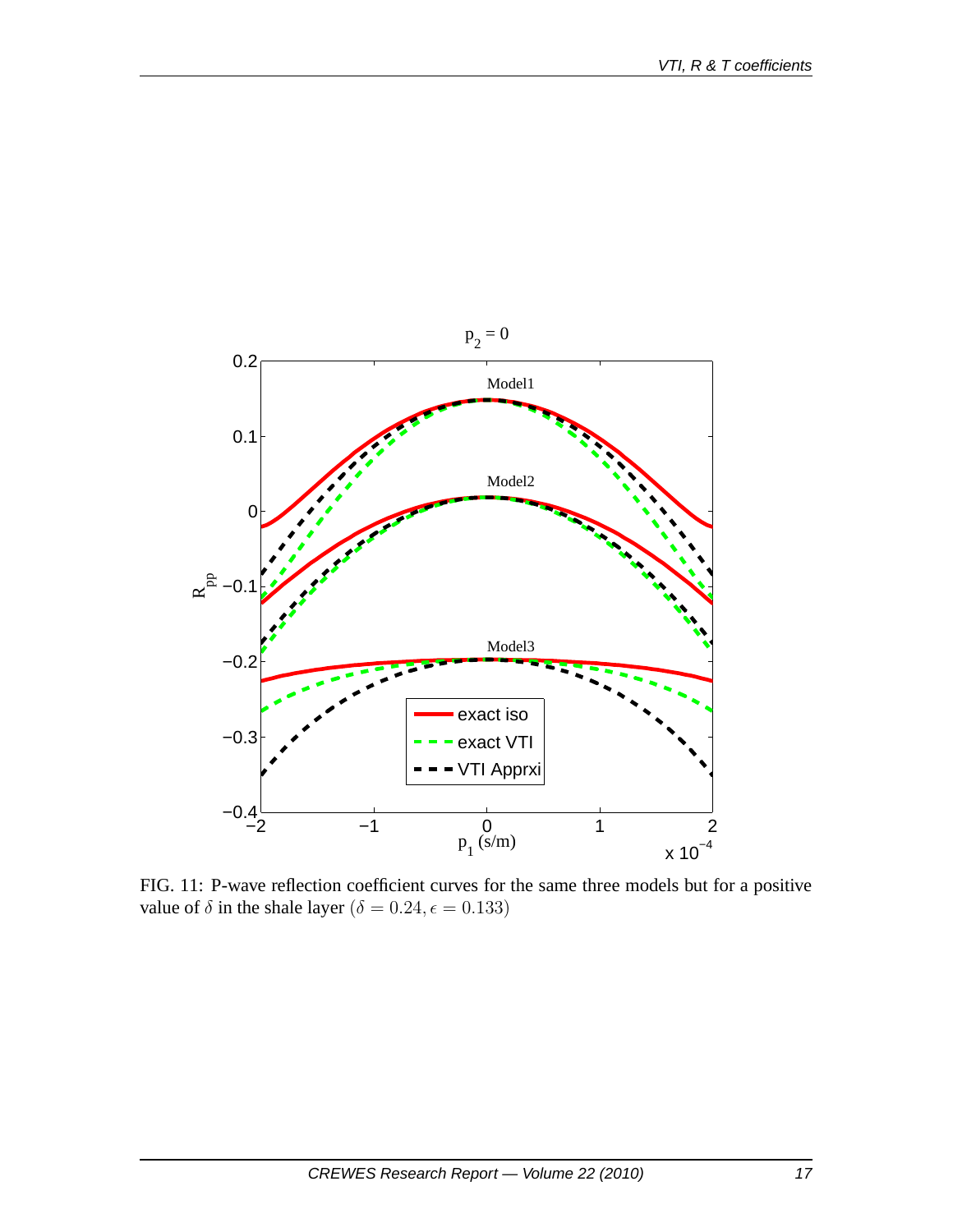

FIG. 12: In order to seek the influence of the  $\delta$  on the reflection coefficients, the same reflection coefficient curves of the P-wave as the ones shown in Figure 11but for a zero  $\delta$ in the shale layer ( $\delta = 0, \epsilon = 0.133)$ .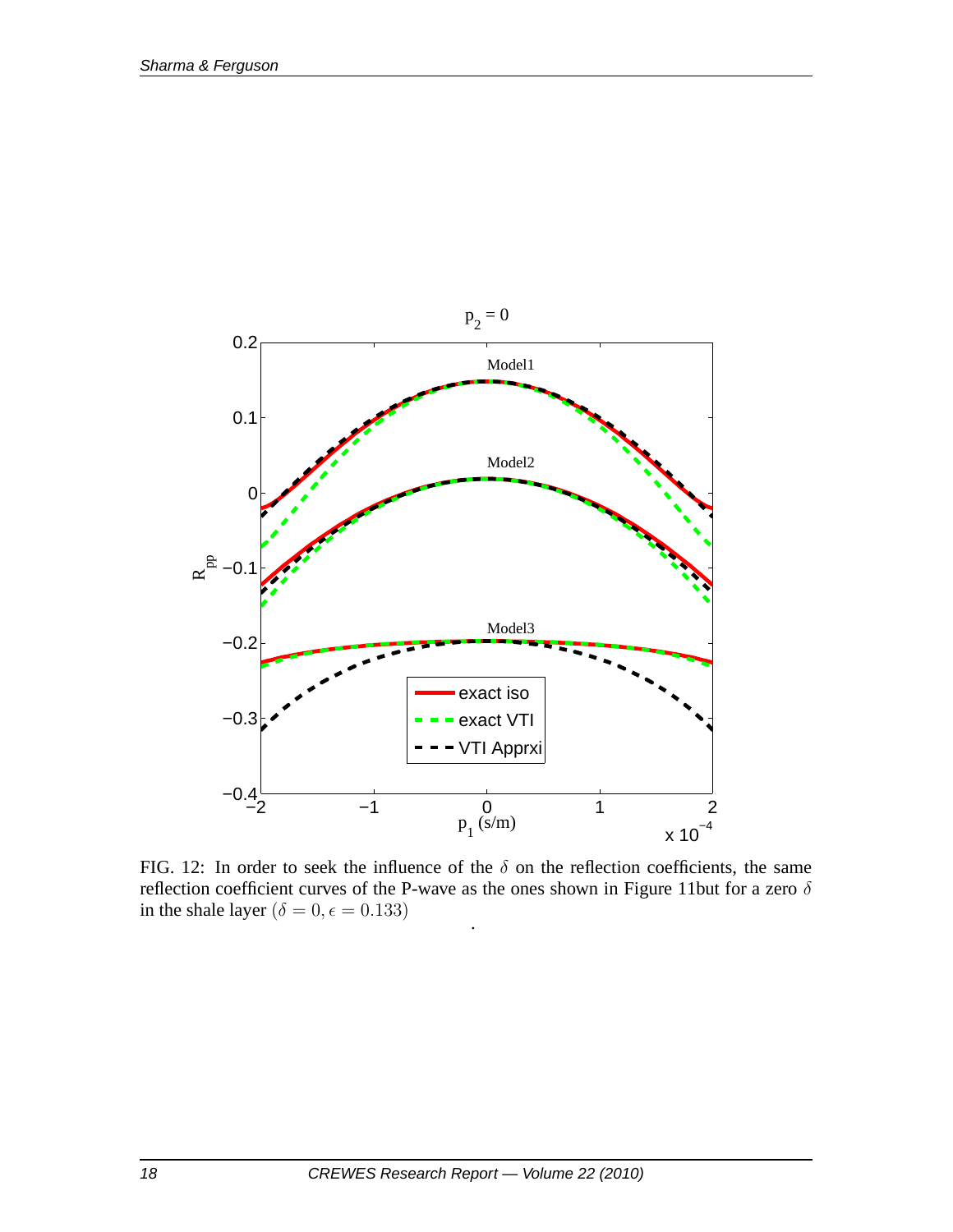

FIG. 13: The same P-wave reflection coefficient curves as the ones shown in Figure11, but for a negative value of anisotropy(negative  $\delta$  in the overburden ( $\delta = -0.24, \epsilon = 0.133$ )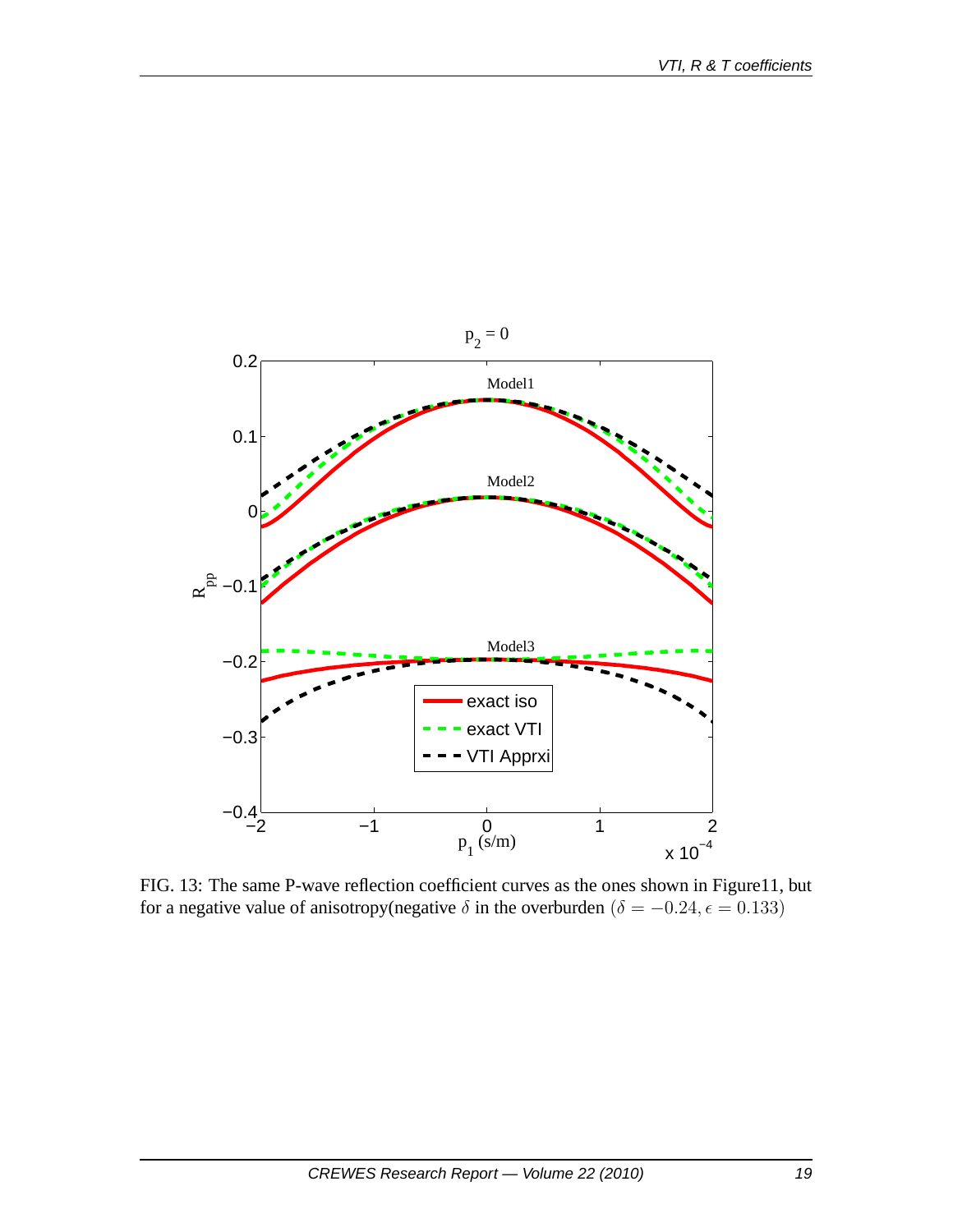as exact VTI reflection coefficient are compared with the corresponding isotropic reflection coefficient ( $\epsilon = 0, \delta = 0$ ) and VTI approximated reflection coefficients. This figure shows that behaviour of the reflection coefficient curve can be changed substantially in the presence of anisotropy. It's also depicted that the VTI approximation's results do match perfectly with the exact one at the zero horizontal slowness and closely near to it. Meanwhile, the deviation of the approximated reflection coefficient curve from the exact one, as horizontal slowness increases, is also observed. It's also noticed that the approximation and the exact reflection curves are close to each other for the first two models. The accuracy of the Rüger's approximation is lower for the third model. In this case it is shown that the anisotropy has its largest influence on the reflection coefficient for higher value of slowness. Further, the examples are repeated for two different value of anisotropy parameter ( $\epsilon = 0$ ) and  $\epsilon = 0.233$ ) in Figures 9 and 10, respectively. By examining these figures it is observed that the difference between the curves are restricted to the large values of slowness but the accuracy of the approximation remains unchanged near to and at the horizontal slowness. Another examples are considered for three different values of anisotropy parameters  $(\delta = 0.24, \delta = 0$  and  $\delta = -0.24$ ) with constant value of  $\epsilon = 0.133$  for observing the influence of delta on the reflection coefficient curves. These examples are shown in the

Figures 11, 12 and 13. A close investigation of these Figures makes it possible to illustrate that anisotropy influences the P-wave reflection coefficient in a considerable manner and the difference between the curves near to the zero horizontal slowness is governed by the anisotropy parameter  $\delta$ .

### **CONCLUSIONS**

We have presented the plane wave reflection coefficient of the SH- and P-SV-waves for anisotropic media by following the Graebner's approach and using effective ray parameter approach in order to accomplish the full elastic wave modelling for anisotropic media in behalf of its efficiency in the plane wave domain. The authentication of the obtained plane wave reflection coefficient of P-wave has been described in reference to isotropic reflection coefficient and Rüger's approximated reflection coefficient. Further, it has been observed that anisotropy influence the solution for the SH-wave reflection coefficient through the contrast in the anisotropy parameter  $\gamma$  across the boundary. It has been demonstrated that anisotropy does not have any effect on the reflection coefficient of the normal incident waves. For P-P case, the parameter  $\delta$  governs the pattern of the reflection coefficient near to zero slowness and  $\epsilon$  is responsible for the behaviour of the obtained reflection coefficient at the large values of the horizontal slowness. These observation are a manifestation of the well known facts that  $\epsilon$  governs the influence of anisotropy on the P-waves travelling near horizontally and  $\delta$  dominates near vertical wave propagation. If there is no contrast in Thomson's parameters  $(\epsilon, \delta)$  across the interface, the reflection coefficients obtained from the exact anisotropic algorithm by putting an constraint ( $\epsilon, \delta = 0$ ) on it coincides with that obtained from purely isotropic algorithm, meanwhile the reflection coefficient obtained from Rügers approximation do match with the exact one at and near to the zero horizontal slowness. Finally, these analysis of the effect of anisotropy on the reflectivity of the body waves, indicate that conventional AVO analysis needs to be modified in the presence of anisotropy on either side of interface. Since there is considerable difference between the reflection coefficient curve obtained from the exact and approximated algorithms at the large value of the horizontal slowness and this difference may also be noticeable near to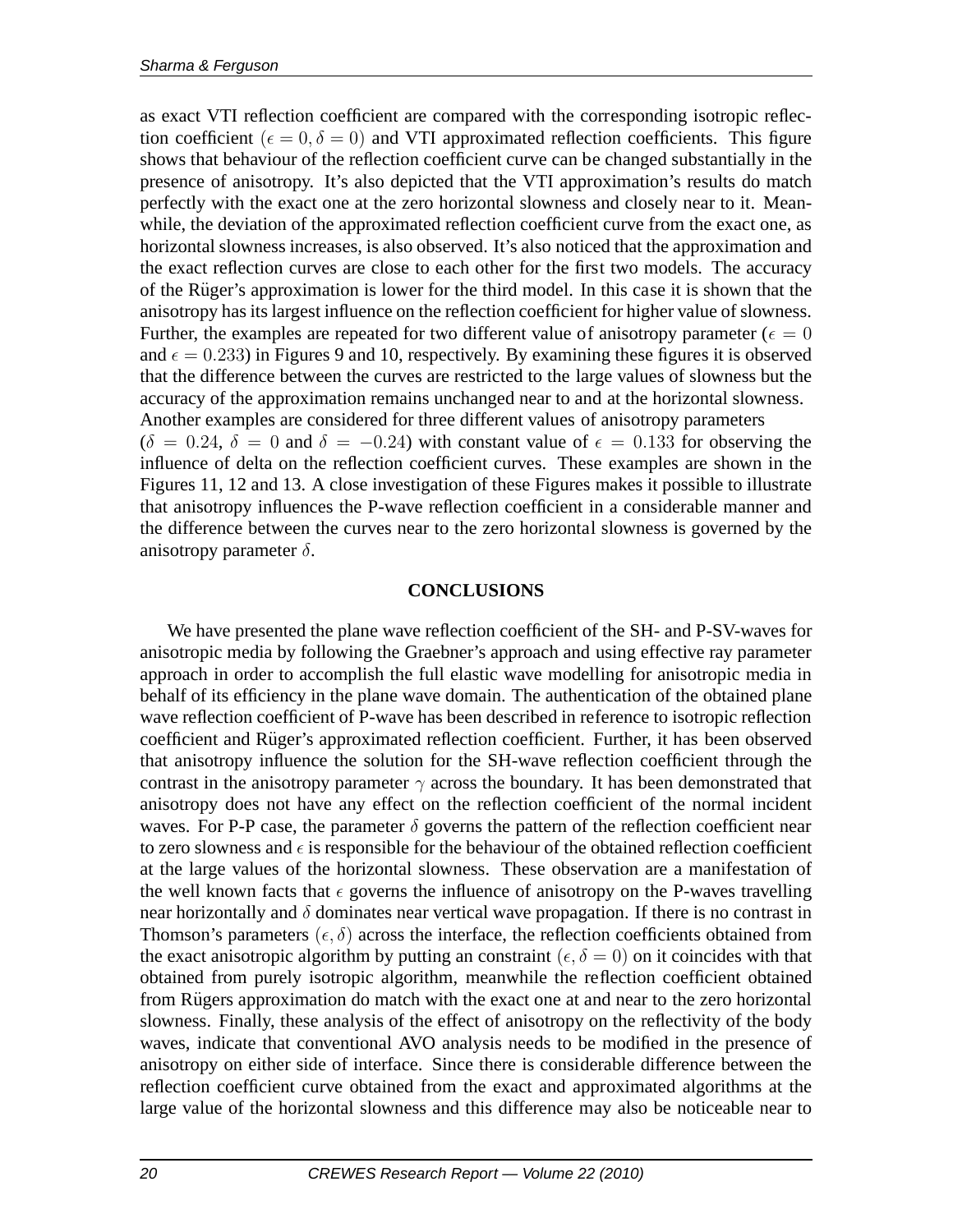zero slowness in the presence of strong anisotropy, we should deal with the more exact algorithm so that the scanty of the accuracy could be avoided.

### **REFERENCES**

- Aki, K., and Richards, P. G., 1980, Quantitative Seismology Theory and Methods: W.H. Freeman and Co.,San Francisco.
- Daley, P., and Horn, F., 1977, Reflection and transmission coefficients for transversely isotropic media.: Bulletin of the Seismological Society of America, **67**.
- Ferguson, R. J., and Margrave, G. F., 2008, 3D anisotropic phase shift operators: CREWES Research Report, **20**, 2–4.
- Graebner, M., 1992, Plane-wave reflection and transmission coefficients for a transversely isotropic solid.: Geophysics, **57**.

Grechka, V., 2009, Application of Seismic Anisotropy in the Oil and Gas Industry.: EAGE.

- Kennett, B. L. N., 2001, The Seismic Wavefield.: Cambridge.
- Krebes, E. S., 2008, Seismic Theory and Methods: Course Notes.
- Rüger, A., 2001, Reflection Coefficient and Azimuthal AVO analysis in Anisotropic Media.: Society of Exploration Geophysicists.
- Sharma, R. K., and Ferguson, R. J., 2009, R and t coefficients for sh wave in plane wave domain: CREWES Research Report, **21**.
- Shearer, P. M., 1999, Introduction to Seismology: Elesvier.
- Slawinski, M. A., 2003, Seismic waves and Rays in Elastic Media.: Pergamon Second Edition.
- Thomsen, L., 1986, Weak elastic anisotropy: Geophysics, **51**, No. 10, 1954–1966, discussion in GEO-53-04-0558-0560 with reply by author.
- Thomson, L., 2002, Understanding Seismic Anisotropy in Exploration and Exploitation: Distinguished Instructor Series, No 5.
- Tsvankin, I., 2001, Seismic Signatures and Analysis of Reflection data in Anisotropic Media.: Handbook of Geophysical Exploration Series.

Upadhyay, S. K., 2004, Seismic Reflection Processing: Springer.